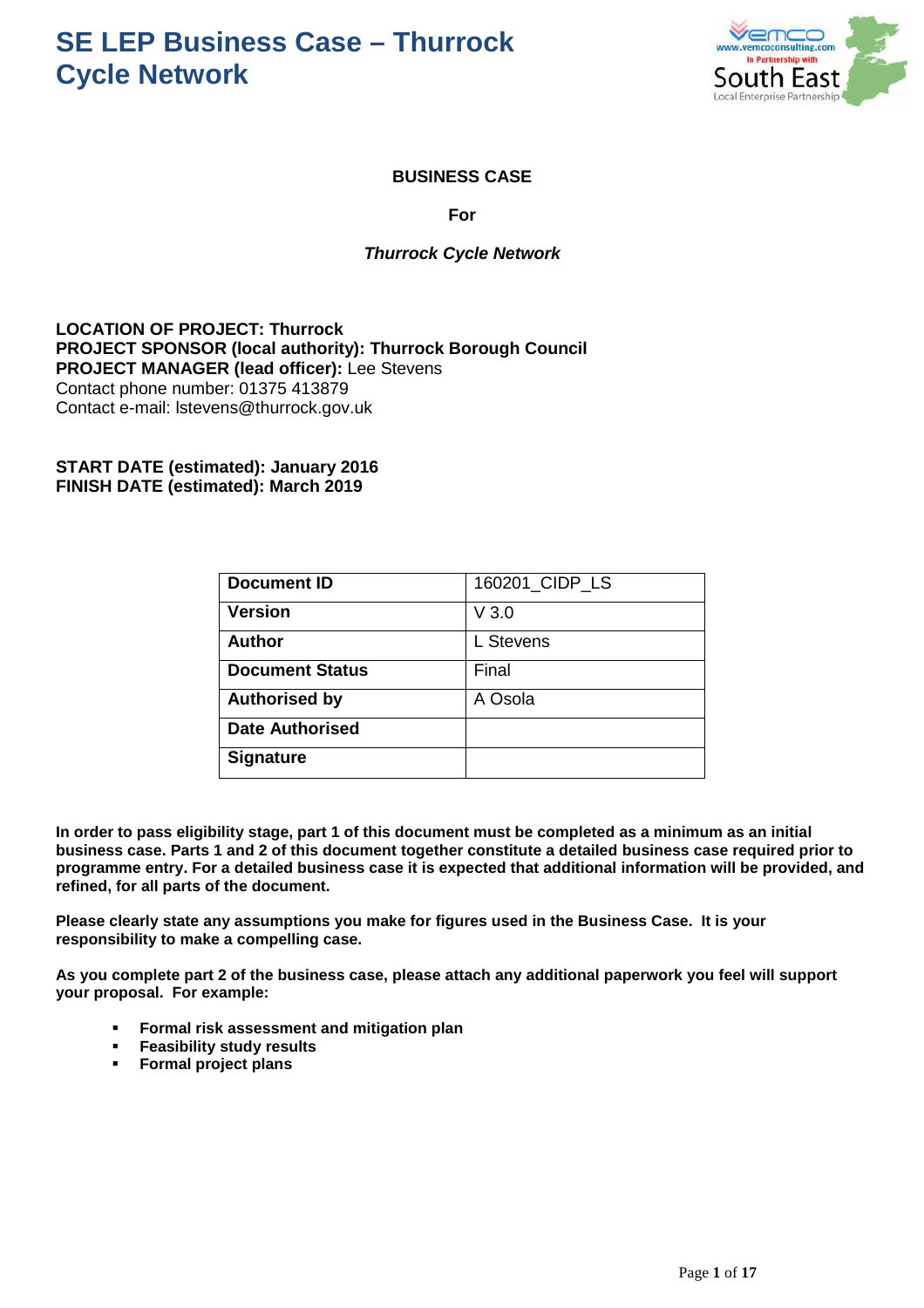

### **PART 1**

### **Strategic Case**

#### **1. Project Description**

impact

**1.1. Brief description:** primary aims and objective; broad description of activities and

A network of cycle routes has been identified and prioritised for implementation using a multi criteria analysis matrix to determine the most beneficial infrastructure to bring about increased cycling levels across the Borough. The routes are targeted towards improving access to employment, growth hubs, areas of regeneration and providing sustainable alternatives in already congested corridors. The project will deliver a package of cycling and walking focussed at addressing barriers such as crossing facilities and missing routes to important destinations, such as rail stations.

The new routes to be provided will be largely off-road, high-quality pedestrian and cycle infrastructure designed especially to attract would-be commuter cyclists who currently drive to work because of a lack of safe and convenient cycling infrastructure. By increasing cycling levels and promoting a modal shift from car use it is envisaged that traffic congestion across the Borough will reduce, accessibility to employment sites and urban centres will improve and cyclists will benefit from a safer and contiguous network. Realisation of these benefits will unlock transport network capacity contributing towards sustainable growth in the Borough.

The key outcomes for Thurrock delivering this project are:

- improve cycling provision and pedestrian connectivity;
- increase the number of cycling and pedestrian journeys;
- reduce the number of vehicle trips in the borough;
- reduce local congestion on key routes;
- improve the health of Thurrock's residents; and
- enhance local air quality.

The outcomes influence a number of inter-related benefits:

- Health inequalities across the borough will be reduced by increasing the number of people travelling actively and being physical active, as well as improved air quality
- Reducing the number of vehicles trips will reduce peak-time congestion and help improve air quality
- Time-cost savings will be accrued by participants by improved journey reliability benefitting local businesses
- Improved infrastructure will enhance the Council's ability to embed a culture of sustainable travel into organisations and communities across the borough

#### **1.2. Strategic fit:** please outline the policy and strategic context; how does the project fit and contribute to the LEP?

Thurrock is going through a period of rapid development, with the number of vehicles expected to be travelling on Thurrock's roads increasing, particularly as a result of the opening of London Gateway Port, Europe's biggest deep sea container port. Thurrock needs to develop an integrated transport network which improves accessibility and promotes journeys by active modes.

The overarching aim of this project is to:

• Establish a contiguous network of walking and cycling routes in Thurrock to influence active travel behaviour to support local growth.

With underlying objectives:

- o Reduce the number of vehicle trips in the Borough;
- o Reduce local congestion on key routes;
- o Enhance local air quality; and
- o Improve the health of Thurrock's residents.

The promotion of walking and cycling has become a key component of many local, national and European strategies to improve air quality. A large component of these strategies is to improve walking and cycling infrastructure through the creation of separated cycle paths, shared use routes, and cycle parking. This can provide direct health benefits to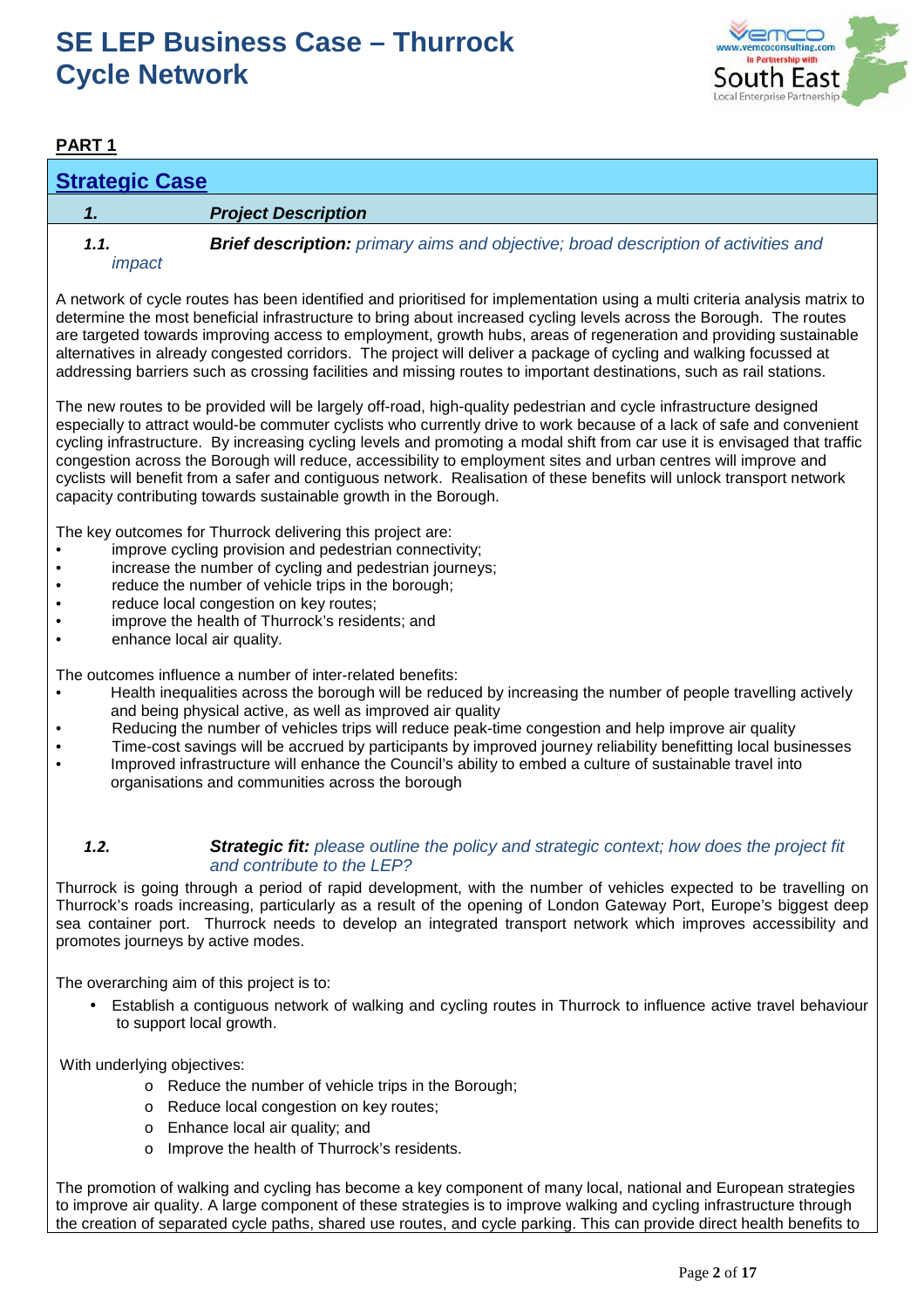

those that walk and cycle, as well as a reduction in  $NO<sub>2</sub>$  & PM10 levels if the strategy is successful in decreasing overall car trips and easing traffic.

Thurrock's local strategic objectives reflect national strategy. In 2014, the Dft's Cycling Delivery Plan: Draft outlined the government's aim to double the number of bicycle journey by 2025 to reduce pollution and improve air quality.<sup>1</sup> This was followed by the 2015 Infrastructure Act that sets out a duty to create a Cycling and Walking Investment Strategy for England to detail the objectives for increasing cycling infrastructure provision.

2011 Census data revealed that people in Thurrock are only half as likely to travel to work on foot or by bike (7.6%) in comparison to the East of England average (14.5%), even though 27.4% of Thurrock residents live less than 5km from their workplace. In addition, just over 50% of pupils living within the walking & cycling threshold of their school currently walk and over 1,500 of those living within the walking threshold are currently driven to school by car. Improved infrastructure that is connected to other cycle paths can discourage car use for short journeys, typically those below 5km, and incentivise increased ridership

In addition, Thurrock's latest School Travel Strategy (SMOTs) highlights the need to focus interventions and activities at schools close to AQMAs. For example Tudor Court Primary was identified as one of those schools in order to tackle air quality in the areas surrounding AQMA 3, 4 and 5.

The objectives have been identified in the following Thurrock policy documents:

- The adopted Core Strategy;
- The Thurrock Transport Strategy
- LSTF 2015/16 revenue bid

#### *1.3.* **Reasons:**

#### *1.3.1.*

 $\overline{a}$ 

- What evidence is there of need for the project?
- Why should the SE LEP support the project (is another public body better placed to do so)?
- What is the background context and evidence to justify public sector support for the project?

Local Sustainable Transport Funding (LSTF) awarded to the Council over the period 2011-15 has delivered significant improvements around sustainable travel, incorporating a mix of targeted hard (capital) and soft (revenue) measures. During this funding period, cycling counters across the borough show a 7% increase in cycling levels. Feedback from personalised journey planning interviews identified lack of safe and contiguous cycle routes as a barrier to more cycle use.

The new cycle facilities will directly influence behaviour that supports public health objectives and achieves a number of secondary impacts by encouraging a more active lifestyle, tackling obesity, and reducing the air-quality associated respiratory problems.

The current health implications of air pollution in Thurrock underline the need to improve walking and cycling infrastructure and encourage more active lifestyles. The Public Health Outcomes Framework, showed Thurrock to have the highest proportion of particulate matter in the region (5.9%, compared to 5.3% regionally and 5.1% nationally). A large ratio of emergency hospital admissions for Chronic Obstructive Pulmonary Disease is experienced in Thurrock; the ratio of 225.7 (England  $= 100$ ). In addition, mortality data indicates that there is a significantly higher rate of deaths due to respiratory conditions than the national average. Finally, obesity is of great concern in Thurrock; 36% of 10-11 year olds in Thurrock are obese which again is higher than the national average. Investing in improvements to the walking and cycle network will contribute towards improving these outcomes by encouraging active travel.

<sup>1</sup> Department for Transport (2014), *Cycling Delivery Plan: Draft*, October 2014. Available online: https://www.gov.uk/government/uploads/system/uploads/attachment\_data/file/364791/141015\_Cycling\_Delivery\_Pla n.pdf [accessed 12/10/2015]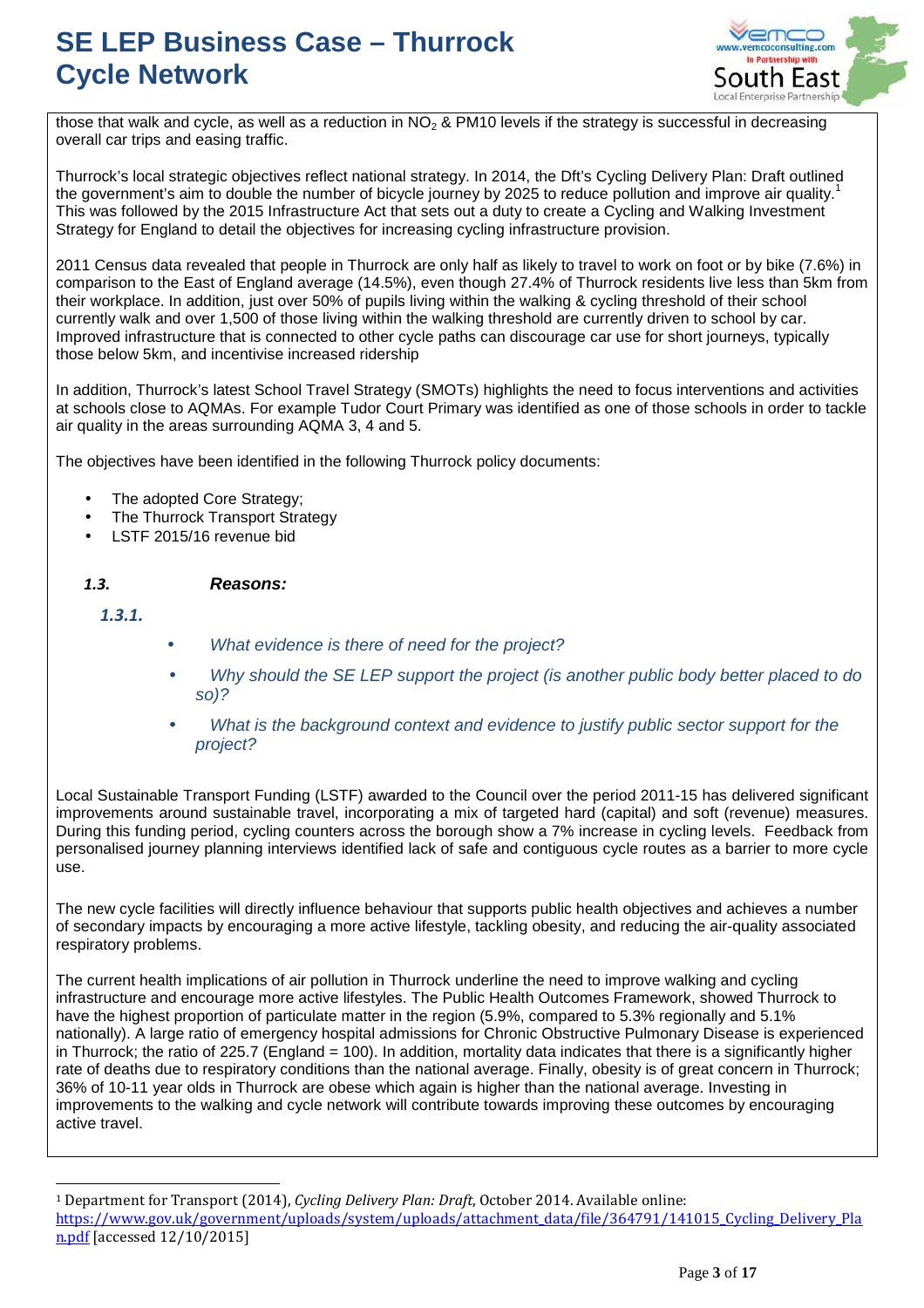

In Thurrock's Interim Air Quality Action Plan 2012/13 – 2014/15, the need for Thurrock to establish cycling infrastructure surrounding its Air Quality Management Areas (AQMAs) was identified as 'high'. AQMAs have been established in areas where national air quality objectives were deemed not likely to be achieved. In these areas the Council has been working to reduce air pollution through monitoring air quality levels and through the implementation of its Interim Air Quality Action Plan. The report identified six locations within the borough that would exceed the annual mean objectives for concentrations of NOx and NO2 in 2015, highlighting the need to reduce the number of car trips and reduce congestion by providing improved walking and cycling facilities.

In 2015 a cycle audit was completed across the Borough to review existing routes and identify missing links and barriers to cycling, as well as new routes that would lead to increased uptake in cycling. The schemes were prioritised for their potential to bring about modal shift in more congested areas, particularly on the home to work or school journey and focussed in areas where access to housing, jobs and future growth is vitally important.

The results of this audit has fed into the production of a Cycle Infrastructure Delivery Plan (referred to hereafter as Cycle Plan) to support the business case for economic growth in the Borough. The Cycle Plan identifies a rational network of cycle routes, incorporating existing facilities alongside potential routes from known popular origins and destinations.

To facilitate a robust prioritisation of the potential measures, each scheme was scored against a matrix to understand the maximum benefits that each measure could achieve. The scoring matrix consisted of a number of factors (see Appendix 1) such as scheme cost, safety benefit, access to facilities and deliverability etc. The full list of schemes identified, their rank and total scores can be seen in Appendix 1. More than 35km of new and improved cycle facilities have been identified across the Borough; and a total of 46 missing links and opportunities.

The Cycle Plan has been further reviewed and appraised by Council officers to determine which schemes are most deliverable to identify 3 tranches for implementation as illustrated in Appendix 2.

The Council will implement a package of measures to develop the Thames Riverfront route, serving the entire length of the Borough from Purfleet to SLH/Corringham. This will include measures which address North/South links to the existing cycle network and growth locations such as Purfleet, Lakeside, Grays, Tilbury, Stanford-le-Hope and London Gateway. These measures will support the growth of more than 9,000 new homes and provide sustainable access to more than 20,000 jobs.

Implementation of the Cycle Plan will build on our success and experience of encouraging more individuals and local communities to travel by sustainable modes. This project is seeking to initially fund the capital element of the improvements which will be supported in future through our travel planning, cycle training and promotion and marketing activities targeted at schools and businesses across the Borough.

#### **2. Options**

**2.1.Describe at least 3 options** which were considered to achieve the project objectives:

#### Do nothing

With the predicted growth and development in the Borough, traffic levels and congestion are likely to increase resulting in traffic delays, worsening air pollution and a barrier to access to employment. Without intervention and mitigation the positive results that have already been achieved through the LSTF would diminish.

#### • Do minimum

A do minimum solution will involve delivering missing links to the cycle network in key areas where proposed developments may contribute to those schemes. Depending on scope, Thurrock may only be able to use a proportional percentage of any funding awarded by the DfT or from new developments via S106 agreements for cycle routes resulting in an unconnected network and a failure to provide sustainable transport options to existing and new employment sites.

#### • Do maximum

Do maximum would involve delivering all identified cycle network improvements to provide an integrated, safe and attractive cycle network. Due to the full cost of the network identified in the Cycle Plan being greater than LGF funding available, any schemes not developed as part of this project will form a future pipeline of schemes for delivery as opportunity and/or funding arises.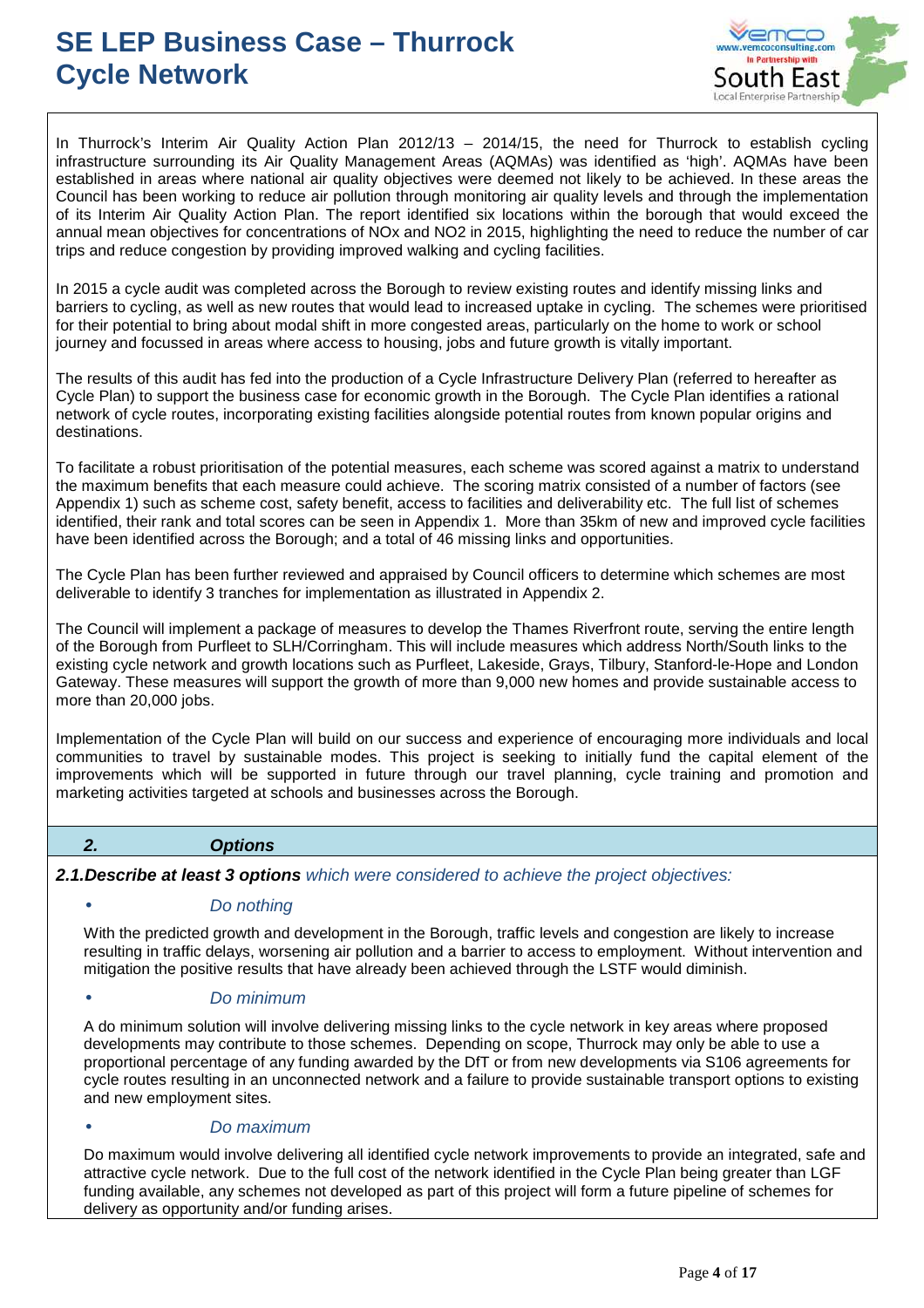

#### **2.2. Recommended Option:** What is the preferred option – and why?

**Do maximum** is the preferred option to bring about realisation of the greatest increase in cycling levels.

Improved safety of cyclists and better accessibility to urban centers, employment areas and schools will unlock the greatest potential for modal shift, helping to tackle congestion, improve the environment and release capacity on the local transport network. This in turn should facilitate local economic growth through reduced congestion and improved journey reliability. Optimism bias has been applied to the project as the current outline costings are approximate and subject to refinement at the next stage of design.

#### **3. Constraints**

#### • Please provide details of any technical, environmental, archeological, or other constraints that need to be overcome before development on the project can begin?

Consultants have been instructed to undertake detailed designs for all schemes which may identify technical or environmental constraints which need to be overcome. However, it is believed they will be manageable within the project.

The Cycle Plan has been developed in collaboration with Council highway maintenance, traffic management and development management officers and was presented at Thurrock's Local Access Forum and reviewed by Sustrans; Thurrock Cabinet endorsed the planned improvements at its meeting in January. Further public consultation to secure public engagement and buy in will also be required and any outcomes of this consultation will need to be taken into account in the design and construction process.

Land may be required but it is expected that most of the construction will be within the existing highway boundary. The detail of this will become clearer as the detailed design is undertaken.

Statutory undertakers' plant is known to be present in various locations. The impact of this will become clearer and taken into account as part of the detailed design. Mitigation measures will be undertaken to reduce risks to the program and scheme costs.

#### **Dependencies and Assumptions:**

 $\overline{a}$ 

It is a common assumption that people will be keener to walk and cycle in favour of other modes when provision of the shared-use infrastructure is improved. This assumption is grounded in a 2014 study from Portland State University that analysed how new protected bike lanes increased ridership in cities from between 21 to 171 percent, with around 10 percent of new riders drawn from other modes.<sup>2</sup> A statistic confirmed by a UK wide study that found high-quality traffic-free routes generated new walking and cycling trips in the longer term.<sup>3</sup>

Uptake in cycling to reduce school journeys is another assumption. A 2015 study examining new walking and cycling infrastructure in Cardiff, Kenilworth and Southampton has shown a correlation in the substantial differences between awareness and use of sites, highlighting the potential importance of additional mechanisms to enhance the visibility of a scheme.<sup>4</sup> A highly visible scheme may influence not only awareness that the new infrastructure exists, but also its use and the social norms related to individual perceptions of it. As indicated in the risk register below this is not anticipated to be a challenge given engagement with schools is integrated into the scheme. This builds on Thurrock Council's proven propensity to encourage people to travel by active modes of travel as demonstrated through Travel Thurrock project<sup>5</sup>. It is therefore not anticipated that project delivery will be affected by any dependencies or assumptions.

<sup>&</sup>lt;sup>2</sup> Monsere, C. et al. (2014), *Lessons from the Green Lanes: Evaluating Protected Bike Lanes in the U.S.*, 30 June, Portland State University. Available online: http://trec.pdx.edu/research/project/583 [accessed 12/10/2015)

<sup>3</sup> Goodman A., Sahlqvist S., Ogilvie D. (2014), 'Do new walking and cycling routes increase physical activity? One- and twoyear findings from the UK iConnect study', *Am J Public Health*.; 104. pp38-46 4

Sahlqvist S. et al (2015), 'Mechanisms underpinning use of new walking and cycling infrastructure in different contexts: mixed-method analysis', *International Journal of Behavioral Nutrition and Physical Activity*, pp.12-24

<sup>5</sup> Travel Thurrock was funded through Department of Transport's Local Sustainable Transport Fund (2012-2015). Travel Thurrock delivered a 4% increase in cycling trips and walking trips increased through Beat the Street (2014) where Thurrock residents collectively walked 70,000 miles.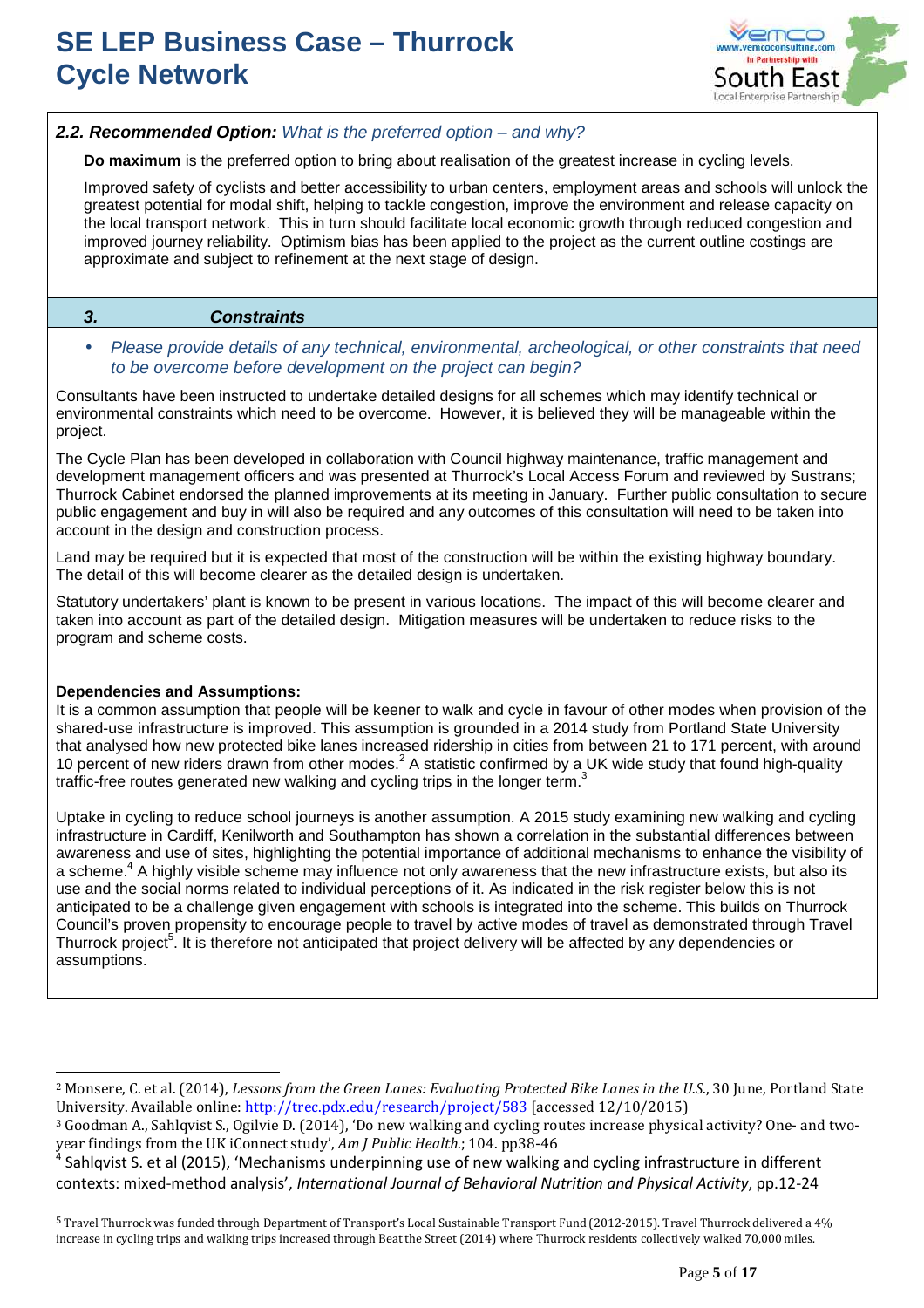

### **Financial Case**

- Please state the development cost of the project See below
	- Please state the total project cost

£6.0 million.

### **Economic Case**

### **4. Expected positive impact of the scheme**

• Estimate jobs and homes

|       | 2014/15 | 2015/16 | 2016/17 | 2017/18 | 2018/19 | 2019/2020 | <b>Total</b> |
|-------|---------|---------|---------|---------|---------|-----------|--------------|
| Jobs  |         | 100     | 100     | 150     | 150     | 150       |              |
| Homes |         | 80      | 80      | 80      | 80      | 80        |              |

**5. Expected negative impact of the scheme**

### **Transport Impacts and Environmental Considerations**

• Does the scheme implementation or operation have the potential for any significant adverse environmental impacts (e.g. impact on landscape, townscape/heritage, and environmentally sensitive areas)?

No. The schemes are to be undertaken within the highway envelope and so the transport and environmental impacts will be minimal.

• If yes, what progress has been made on identifying / agreeing mitigation?

#### N/A

### **6. Benefit Cost Ratio – assessment of the value for money**

• Please provide description of any modelling and appraisal methodology

An economic appraisal (see Appendix 3) of the Cycle Plan was undertaken based on the DfT's Active Mode Appraisal Toolkit. This requires a number of inputs relating to the scheme being appraised and calculates a number of benefits:

- 'Journey ambience' benefits to cyclists resulting from the improved facilities, such as the creation of new off-road routes
- Health-related benefits due to an increase in the number of people cycling (specifically relating to mortality and absenteeism from work)
- Benefits relating to a reduction on motorised vehicle traffic:
	- Reduced traffic delays
	- Reduced road maintenance costs
	- Reduction in accidents
	- Reduction in greenhouse gas emissions
- Improvements in noise and air quality

These are added together to produce the present value of benefits (PVB).

Input information on scheme costs is also processed to produce the present value of costs (PVC).

Given the above outputs the benefit-cost ratio (BCR) is produced (equal to PVB divided by PVC).

While the toolkit has the option to enter data for pedestrians as well as cyclists we have not done so. This is mainly because of the difficulty in quantifying the number of pedestrians who would benefit from the shared paths and additional crossings. Our estimate of benefits will therefore be conservative.

The toolkit has been set up to estimate benefits for Tranches 1, 2 and 3 combined. The overall benefits have then been apportioned to the 3 tranches in proportion to the number of route kilometres upgraded in each tranche.

There is, however, an important benefit missing from the DfT toolkit, namely the reduction in cyclist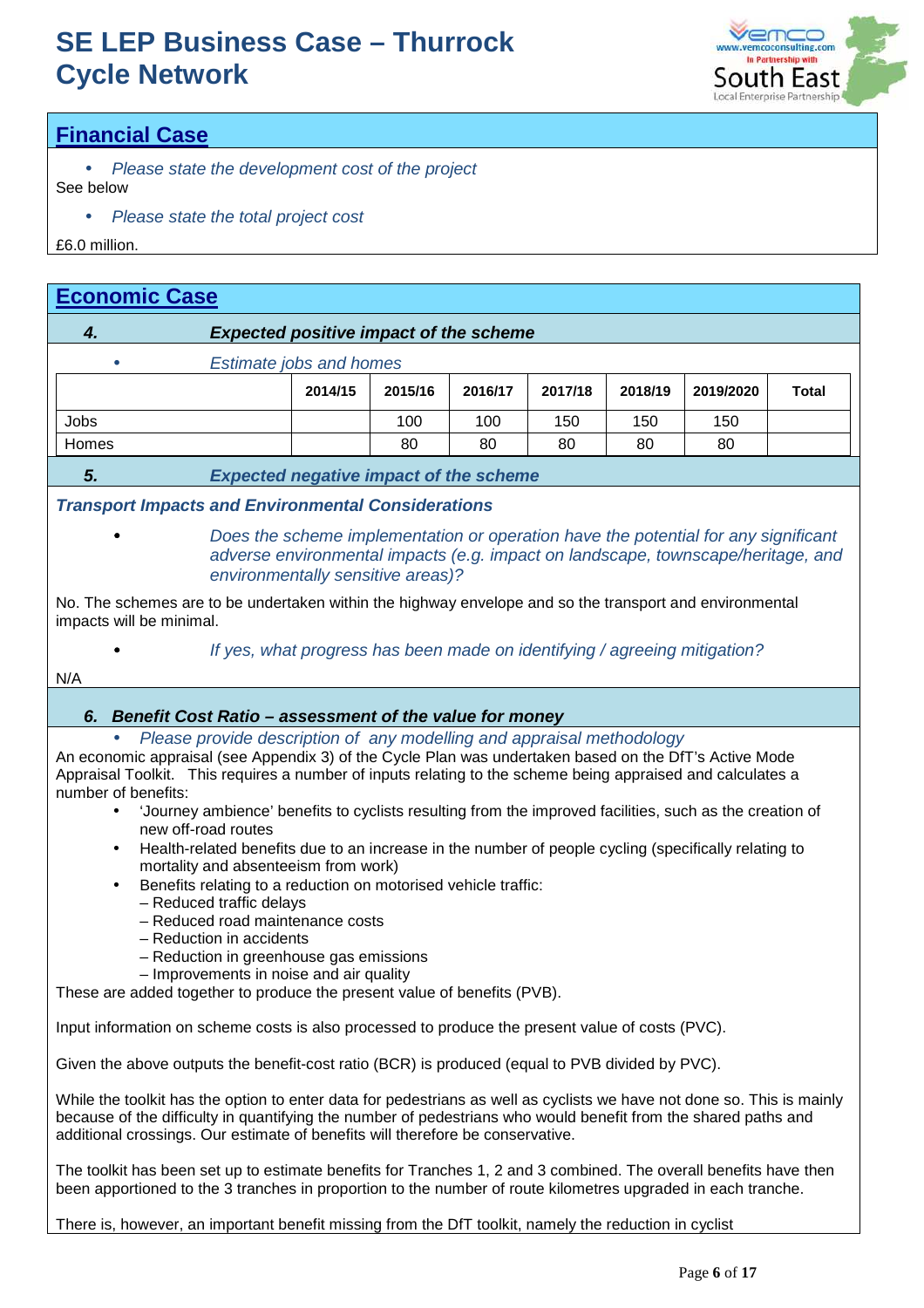

casualties resulting in cyclists transferring from on-road routes to off-road segregated routes. These benefits have therefore been calculated separately and added to the results from the DfT toolkit.

• Please show sufficient information to demonstrate the analysis supporting the economic case fitness for purpose. The level of detail in the appraisal summary table should be proportionate to the scale of expected impact with particular emphasis placed on the assessment of carbon, air quality, bus usage, sustainability modes, accessibility and road safety.

The economic assessment is contained in Appendix 3 of the bid and should be read to understand the detailed assumptions and methodology.

#### **PART 2**

### **Financial Case – further detail**

#### *6.1.* **Total cost of the project**

| * Est<br>type | 2014/15<br>£000 | 2015/16<br>£000 | 2016/17<br>£000 | 2017/18<br>£000 | 2018/19<br>£000 | 2019/20<br>£000                                                                                         |
|---------------|-----------------|-----------------|-----------------|-----------------|-----------------|---------------------------------------------------------------------------------------------------------|
| E             |                 | 25              | 80              | 120             | 140             |                                                                                                         |
| E             |                 | 125             | 30              |                 |                 |                                                                                                         |
| E             |                 |                 | 90              | 90              | 50              |                                                                                                         |
| E             |                 |                 |                 |                 |                 |                                                                                                         |
| E             |                 |                 | 1,300           | 1,750           | 2,100           |                                                                                                         |
| E             |                 |                 |                 |                 |                 |                                                                                                         |
| E             |                 |                 | 5               | 5               | 5               |                                                                                                         |
|               |                 | 10              | 25              | 25              | 25              |                                                                                                         |
|               |                 |                 |                 |                 |                 |                                                                                                         |
|               |                 | 160             | 1,530           | 1,990           | 2,320           |                                                                                                         |
|               |                 |                 |                 |                 |                 | List here the gross costs, updated from Outline Business Case using detailed estimates or tender prices |

### *6.2.***Source of funding**

List here the amount of funding sought

| <b>Funding Source</b>                      | 2014/15<br>£000 | 2015/16<br>£000 | 2016/17<br>£000 | 2017/18<br>£000 | 2018/19<br>£000 | 2019/20<br>£000 |
|--------------------------------------------|-----------------|-----------------|-----------------|-----------------|-----------------|-----------------|
| <b>SE LEP</b>                              |                 | 160             | 1,230           | 1,590           | 2,020           |                 |
| <b>SE FUND</b>                             |                 |                 |                 |                 |                 |                 |
| <b>Local Contribution Total (leverage)</b> |                 |                 |                 |                 |                 |                 |
| <b>Other Funding S106</b>                  |                 |                 | 300             | 400             | 300             |                 |
| <b>TOTAL FUNDING</b>                       |                 | 160             | 1,530           | 1.990           | 2,320           |                 |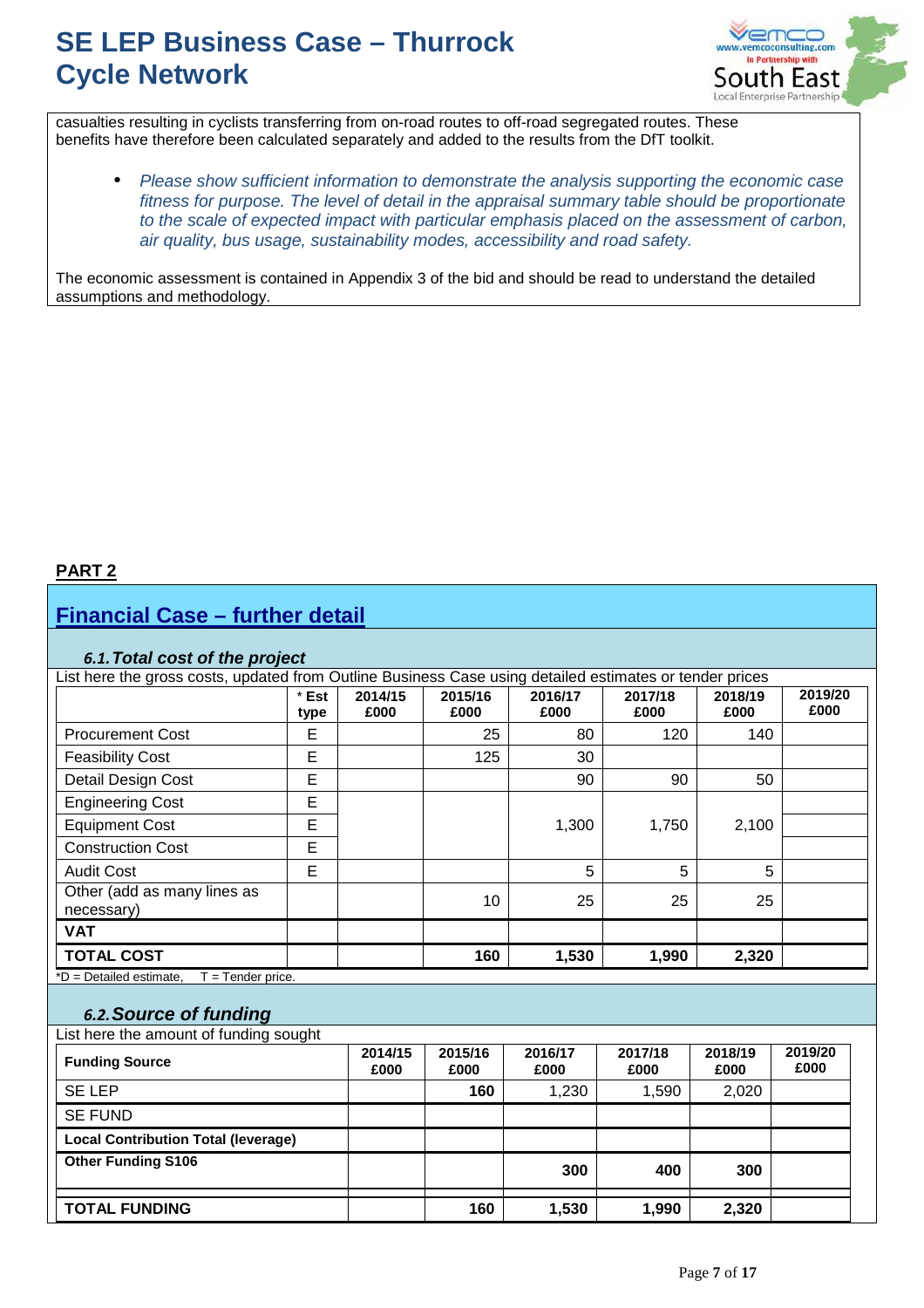

#### *6.3.***Local Contribution Breakdown**

List here the amounts, building up the total local contribution

| <b>Local Contribution</b>                      | 2014/15<br>£000 | 2015/16<br>£000 | 2016/17<br>£000 | 2017/18<br>£000 | 2018/19<br>£000 | 2019/20<br>£000 |
|------------------------------------------------|-----------------|-----------------|-----------------|-----------------|-----------------|-----------------|
| Local Authority Contributions (incl.<br>S106)  |                 |                 | 300             | 400             | 300             |                 |
|                                                |                 |                 |                 |                 |                 |                 |
|                                                |                 |                 |                 |                 |                 |                 |
| <b>Other</b> (insert as many rows as required) |                 |                 |                 |                 |                 |                 |
| <b>TOTAL FUNDING</b>                           |                 |                 | 300             | 400             | 300             |                 |

#### *6.4.* **Viability**

*6.4.1.* Please identify how secure other sources of investment outlined in 3.2 are considered to be?

All funding identified is secured through s106 agreements for new developments already in construction:

- Footpath from Manor Road to Thurrock £607k ref: IRL-0090
- Dock Road Tilbury Town railway stn £312.5k ref: 10/50157/TTGOUT
- The Council has recently adopted an infrastructure requirements list in place of the planning obligations strategy. This list has all the Cycle Plan schemes highlighted to capitalise on any new development, to potentially enable any LGF awarded funds to be used on other schemes.
- *6.4.2.* What is the basis of the cost estimated and income estimated in section 3? (Please source, date and attach any supporting reports or data)

The Cycle Plan (Appendix 2) has indicative cost ranges for each infrastructure scheme from the initial feasibility and cycle audit to provide a basis for the cost estimates. This will be refined through detailed design being carried out by consultants currently.

*6.4.3.* What is the approximate total value of the wider development that will be unlocked by the delivery of the project?

As per details above.

|        | 6.5. Contribution to alternative funding mechanism                                                           |  |  |  |  |  |  |
|--------|--------------------------------------------------------------------------------------------------------------|--|--|--|--|--|--|
| 6.5.1. | If loan funding is requested how will it be repaid?                                                          |  |  |  |  |  |  |
| N/A    |                                                                                                              |  |  |  |  |  |  |
| 6.5.2. | Do you anticipate that the total value of the investment will be repaid? If not, how much<br>will be repaid? |  |  |  |  |  |  |
| N/A    |                                                                                                              |  |  |  |  |  |  |

### **Management Case - Delivery**

#### **7. Delivery**

*7.1.*Please include detailed project plan (Gantt chart) with critical path, resource requirements, task duration, contingency and float should be easily identifiable.

**Project Management:** (See project plan in Appendix 4)

The Council intends to manage the delivery of this project through its internal project management and assurance procedures. Overall responsibility for realising the benefits of the projects rests with the Programme Board (PB), comprising senior managers from the Thurrock Highways and Transportation service. As per Appendix 5 the PB authorise the project programme, resource requirements and any major deviations. It is envisaged that the day to day management of the programme will be delegated to the Transport Development Manager, (TDM) (acting as Programme Manager for this project). The TDM will be responsible for interdependencies in the wider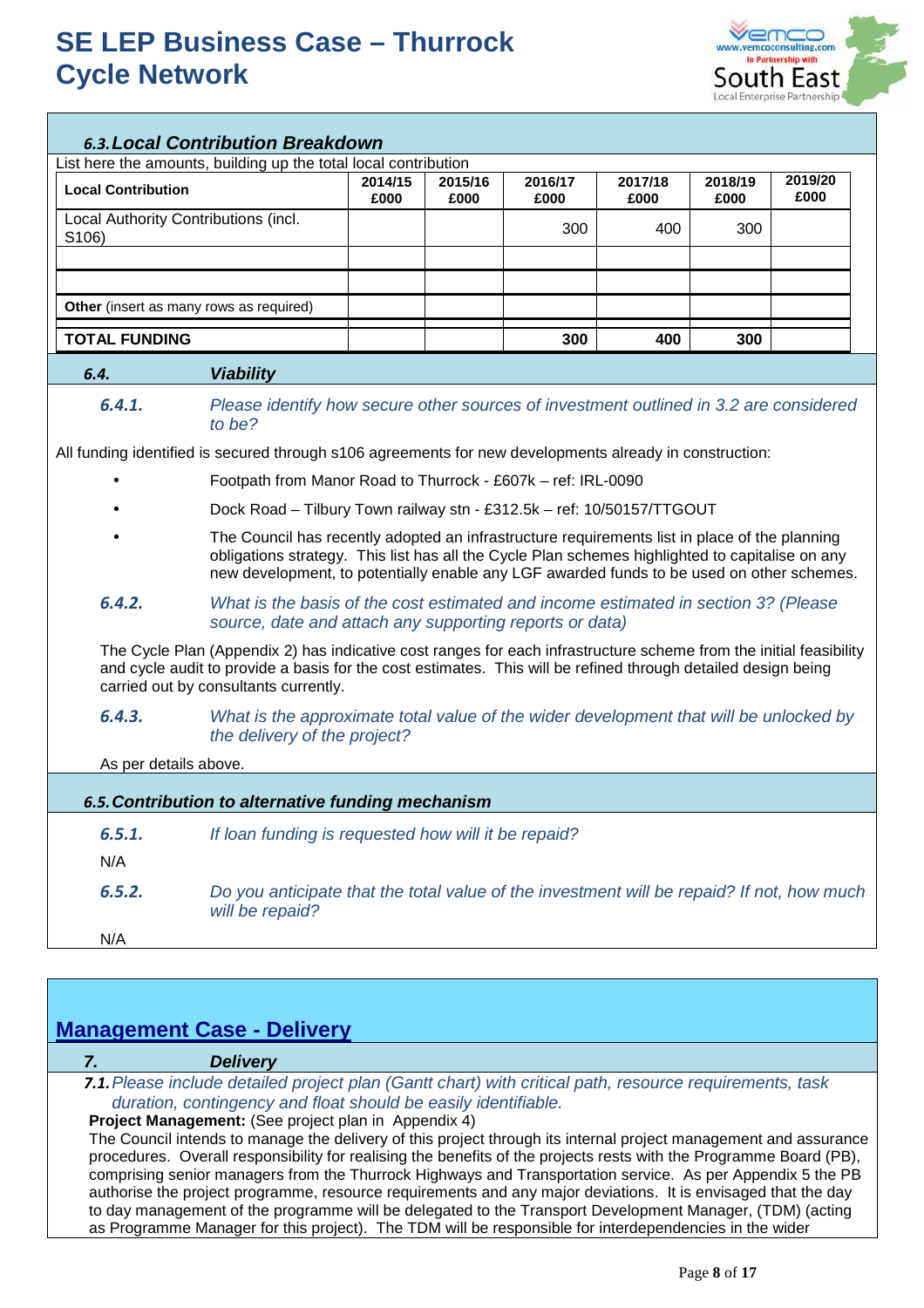

Transport Programme and for identifying and taking actions to ensure the achievement of the project programme and communicating change with the PB as required.

The project manager with responsibility for delivering the project will be the Senior Traffic Engineer, they will liaise with the TDM to secure necessary authorisation and sign off at appropriate stages and to coordinate, monitor and control the project budget, programme and delivery. Due regard will be given to third party funding governance requirements from Section 106 funding and Highway's England infrastructure programme.

The project approval process will follow the procedure set out in Appendix 6.

#### *7.2.* **Key milestones**

| Feasibility Study:               | 27/01/2016 |
|----------------------------------|------------|
| <b>Business Case/ Appraisal:</b> | Complete   |
| Detailed Design:                 | 29/02/2016 |
| <b>Tenders Sent:</b>             | 14/04/2016 |
| <b>Contract Approved:</b>        | 19/05/2016 |
| Project Start:                   | 02/06/2016 |
| Project Complete:                | 31/03/2019 |
| <b>Final Retention Payment:</b>  |            |

\* Please add other key milestones where appropriate

#### *7.3.* **Please provide details of any technical, environmental, archaeological, or other constraints that need to be overcome during the development of the project?**

#### *7.4.* **Supporting Documentation**

#### **Project Management:**

The Council has recently appointed consultants for the production of feasibility and detailed designs for all schemes. It is envisaged that a Gateway approach to project delivery will be employed, such that on completion of feasibility design for a scheme the Client and/or Project Board approval will be sought for progression to detailed design. This will enable faster progression of design work and facilitate multiple scheme progression avoiding length delays in approvals.

#### **Design:**

Thurrock Council does not have the necessary design resource available in-house to develop the Cycle Plan schemes to construction, nor do we currently have a term consultancy providing design services. Therefore, to avoid lengthy delays in procuring services via a Full EU competition, the Council has used an outsourced procurement service, NEPRO. This uses an OJEU compliant framework to obtain bids for services according to the Council's requirements. The Council has experience of using this procurement path for other projects and are confident that this method provides an expedient and cost effective method of securing design services. The Council had considered recruiting fixed term staff to provide design services in house, as well accelerating appointment of our term consultants, however neither option provided a particularly cost effective solution, neither would they have afforded an early start on the design to enable construction to start promptly in 16/17.

The NEPRO procurement process involved a mini competition for the opportunity, advertised to a number of suppliers with a short turnaround for bid evaluation and appointment. By holding a mini-competition we were able to ensure that the prices received were competitive and the Council has secured good value.

#### **Construction:**

The Council will ensure that efficiency and best value are maximised in the procurement of the cycleway construction by packaging schemes together into geographic areas and letting them through competitive tender via the Council's Delta e-sourcing tendering system. Thurrock has significant experience in procuring works in this way and is confident that this will ensure that best value will be gained.

#### **Stakeholder Engagement Plan:**

The Council has developed the Cycle Plan in collaboration with the local access forum and Sustrans. The prioritised list of schemes has been approved by Thurrock Council's Cabinet. Further public and business user consultation on the shortlisted schemes will be undertaken during the feasibility design phase (March – April 16) to seek feedback on the proposals. Once feasibility design work has been completed each scheme will be subject to further public consultation, including posting of notices on site to advertise the creation of the cycleway and amendment to the traffic regulation order.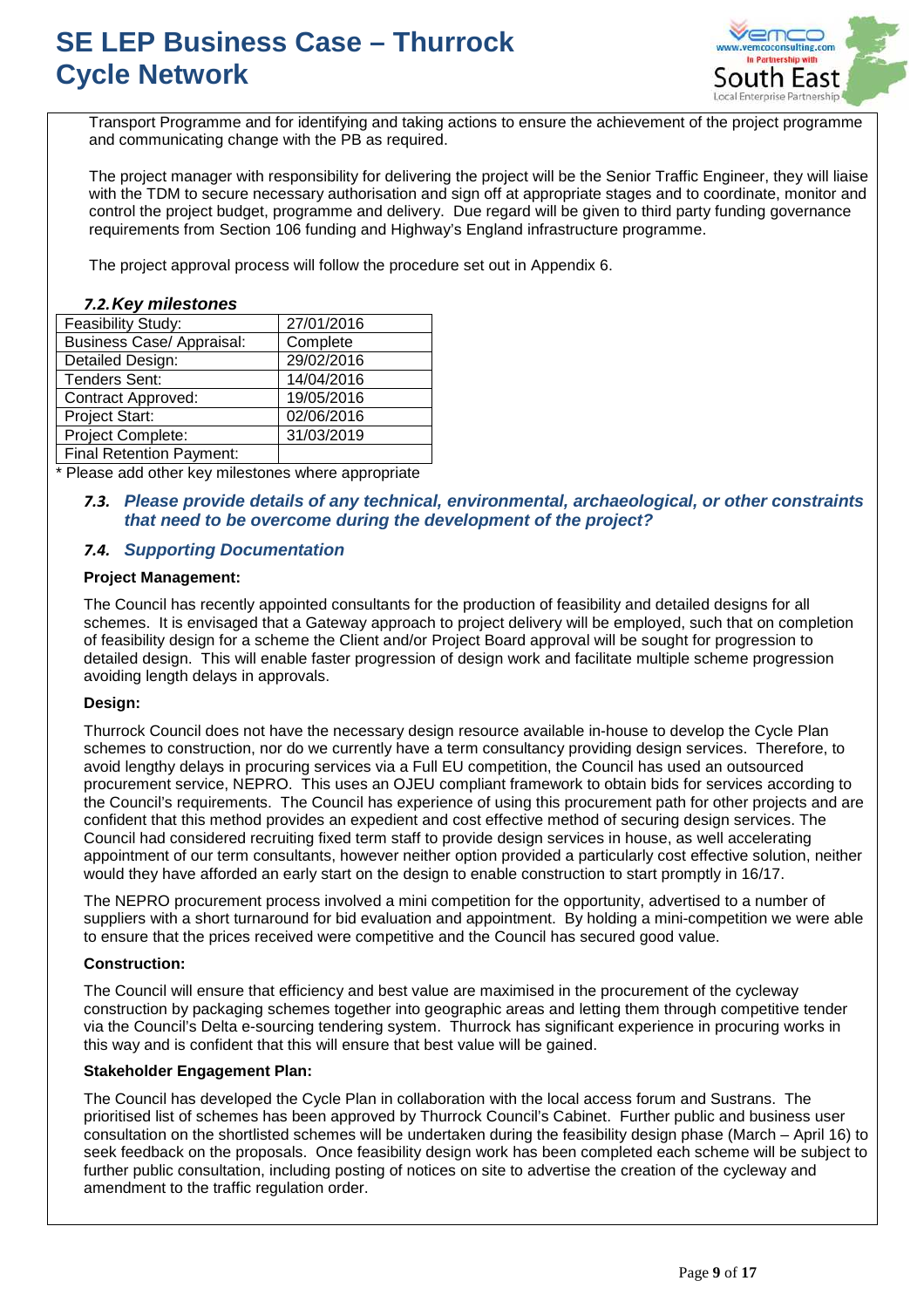

#### **Monitoring:**

The monitoring of the project will be split into two interlinked elements; the implementation of the project (cycle infrastructure) and project outcomes. At the beginning of the project a more detailed project plan will be developed to enable us to monitor implementation of the project and so progress can be managed and updated throughout the life of the project. CCTV baseline monitoring pedestrian/cycle monitoring will be undertaken at relevant locations and our wider network of existing automatic cycling monitoring locations will be increased to enable a wider assessment of the longer term benefits. Those benefits will report alongside our existing performance indicators for cycle monitoring, which are currently based on cycle flows, cycle parking levels at strategic locations and mode share data from School and Workplace Travel Plans.

### **Management Case - Risk**

**8. Risk** 8.1. Please identify risks in achieving the project, their severity and potential impact, and detail any mitigation plans

| <i><b>HIRGUNI PRIP</b></i>                                                    |                |                |                                      |                                                                                                          |
|-------------------------------------------------------------------------------|----------------|----------------|--------------------------------------|----------------------------------------------------------------------------------------------------------|
| <b>Risk</b>                                                                   | Likelihood*    | Impact**       | <b>Likelihood x</b><br><b>Impact</b> | <b>Mitigation</b>                                                                                        |
| Public/political<br>approval of<br>schemes                                    | 2              | $\overline{2}$ | 4                                    | Provide strategic case<br>highlighting need of<br>infrastructure                                         |
| Unable to delivery<br>within timescales                                       | 1              | 5              | 5                                    | <b>Plan resources</b><br>effectively, using<br>2014/15 to undertake<br>preparatory work                  |
| Schemes exceed<br>estimated costs                                             | 2              | 3              | 6                                    | Plan schemes<br>effectively, with<br>detailed costs and<br>prioritise delivery.                          |
| Access<br>negotiations with<br>Landowners                                     | $\overline{2}$ | $\overline{4}$ | 8                                    | Flexibility within<br>scheme as feasibility<br>studies have<br>proposed additional<br>options to develop |
| Lack of cycling<br>uptake after<br>provision of<br>improved<br>infrastructure | $\overline{2}$ | 3              | 6                                    | Implementation of<br>marketing and<br>promotion measures<br>to increase<br>awareness of new<br>network   |

#### \*Likelihood Scale

| Likelihood | <b>Score</b> | <b>Meaning</b>             |
|------------|--------------|----------------------------|
| Very high  |              | More than 1 chance in 10   |
| High       |              | More than 1 chance in 25   |
| Medium     |              | More than 1 chance in 50   |
| Low        |              | More than 1 chance in 100  |
| Very Low   |              | More than 1 chance in 1000 |

#### \*\*Impact Scale

| Impact    | <b>Score</b> | <b>Meaning</b>                   |
|-----------|--------------|----------------------------------|
| Very high |              | Potential for many months delay  |
| High      |              | Potential for a many weeks delay |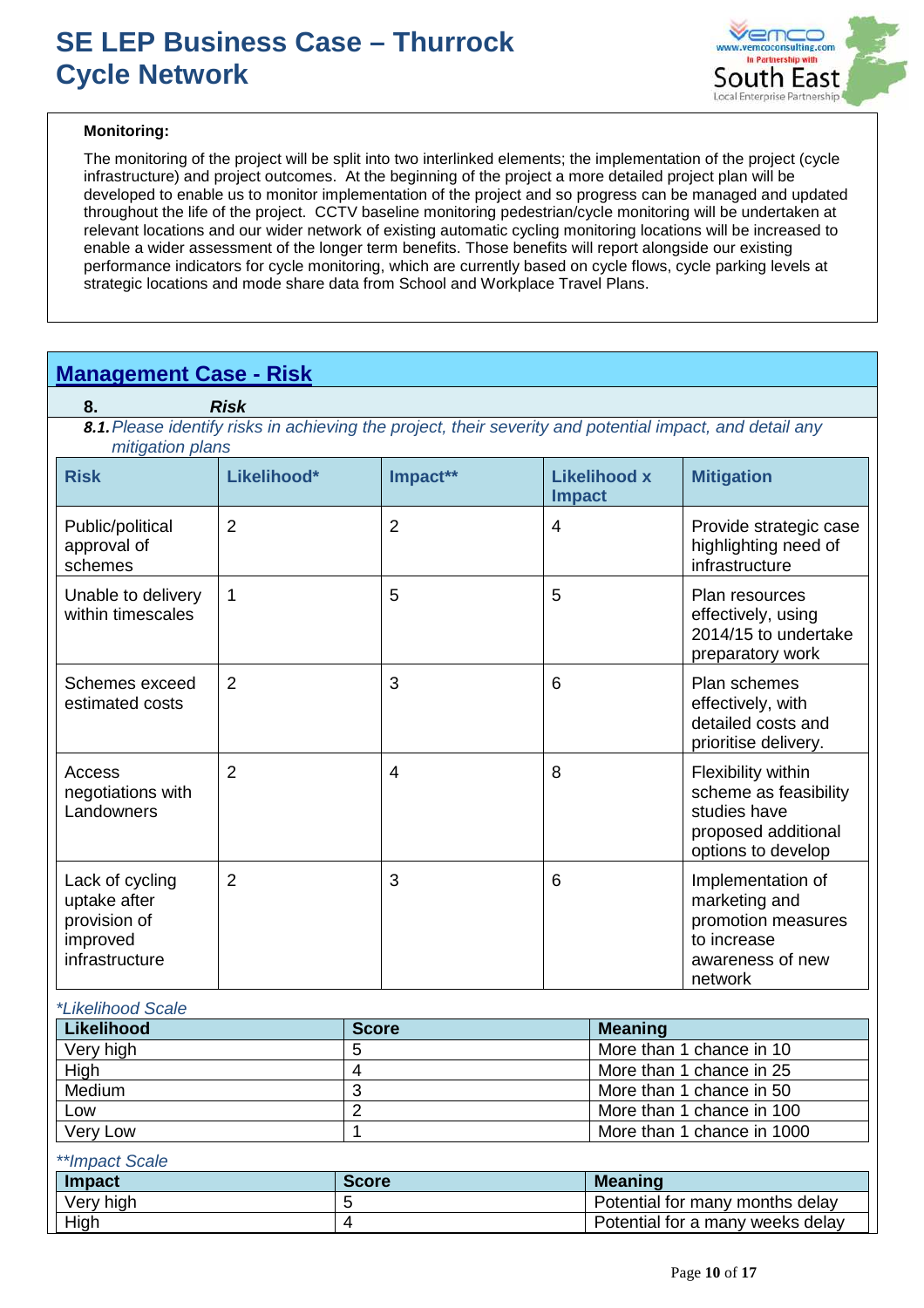

| Medium   | Potential for significant delay |
|----------|---------------------------------|
| LOW      | Potential for a few days delay  |
| Very Low | Likely that impact could be     |
|          | resolved within 2 days          |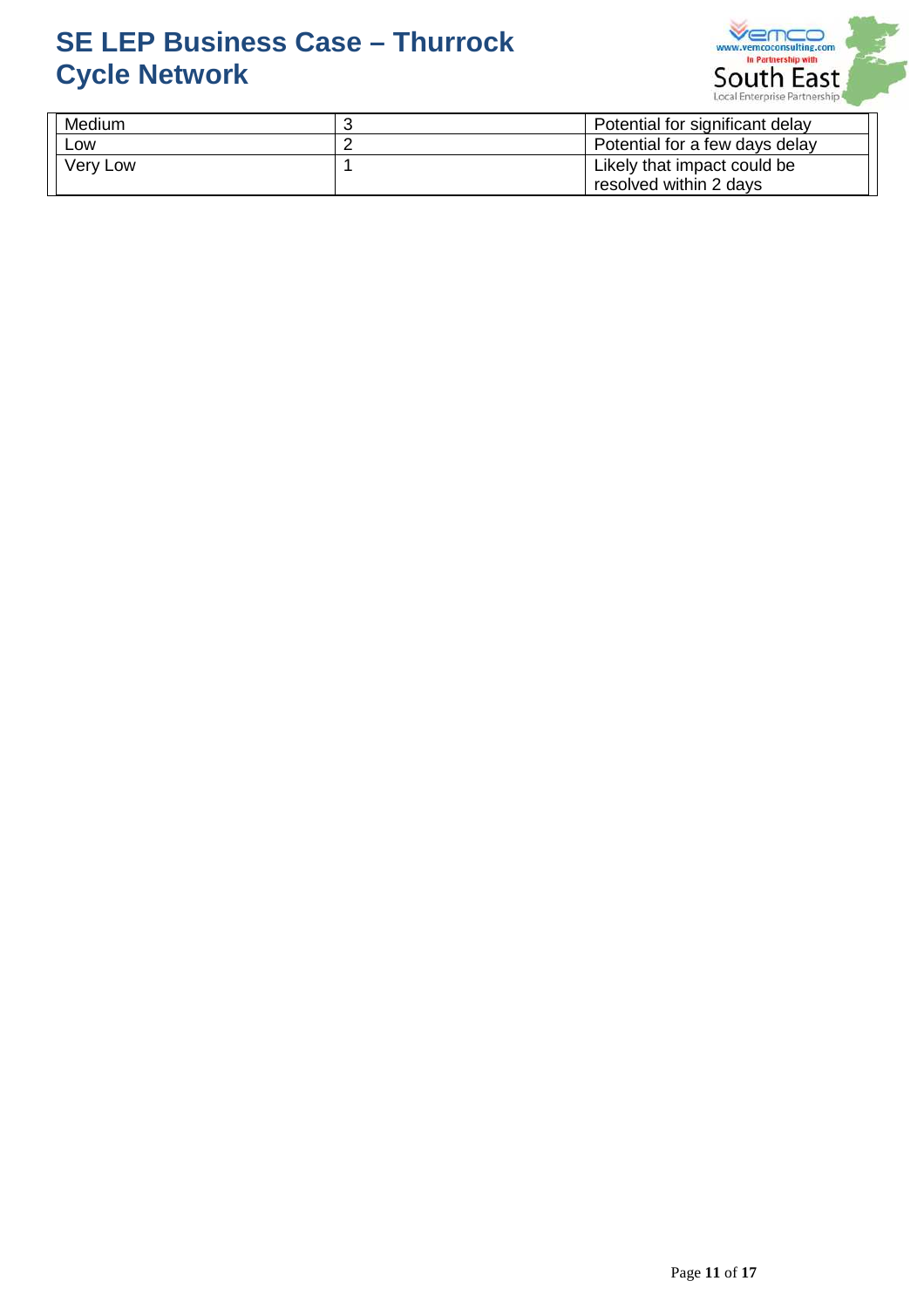

**Appendix 1 – Cycle Infrastructure Schemes and Scoring Matrix**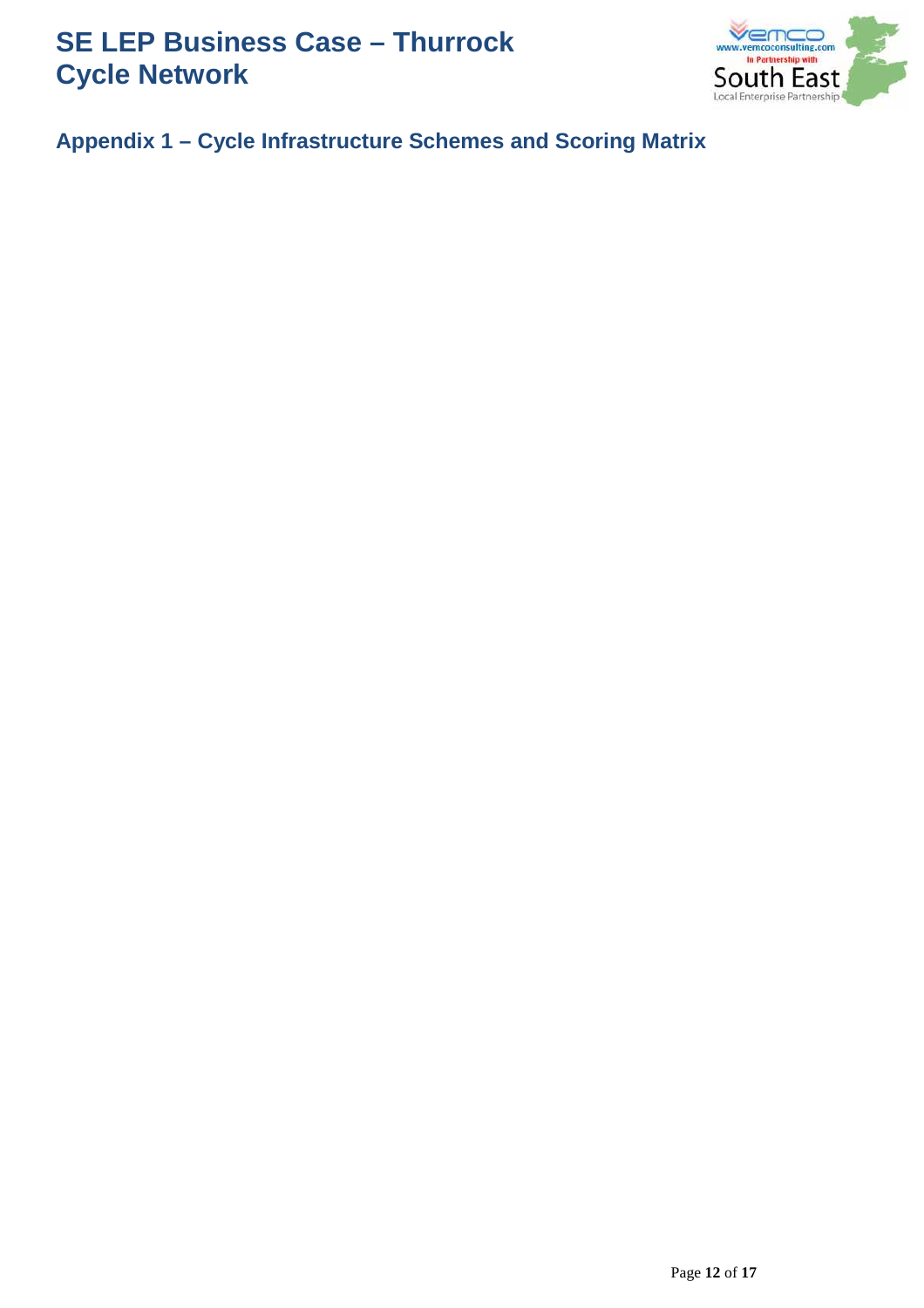

**Appendix 2 – Cycle Infrastructure Prioritisation List**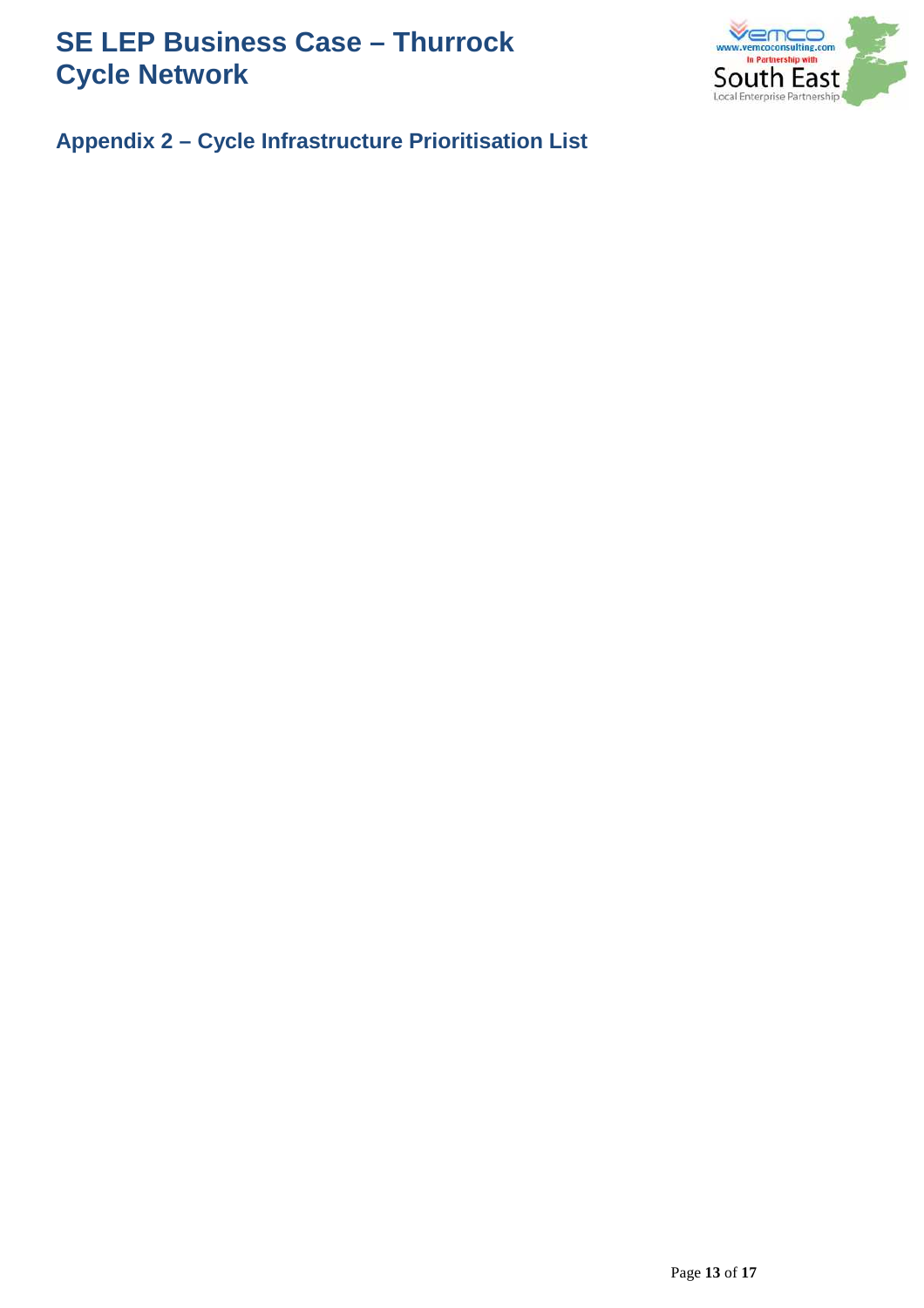

**Appendix 3 – Economic Case**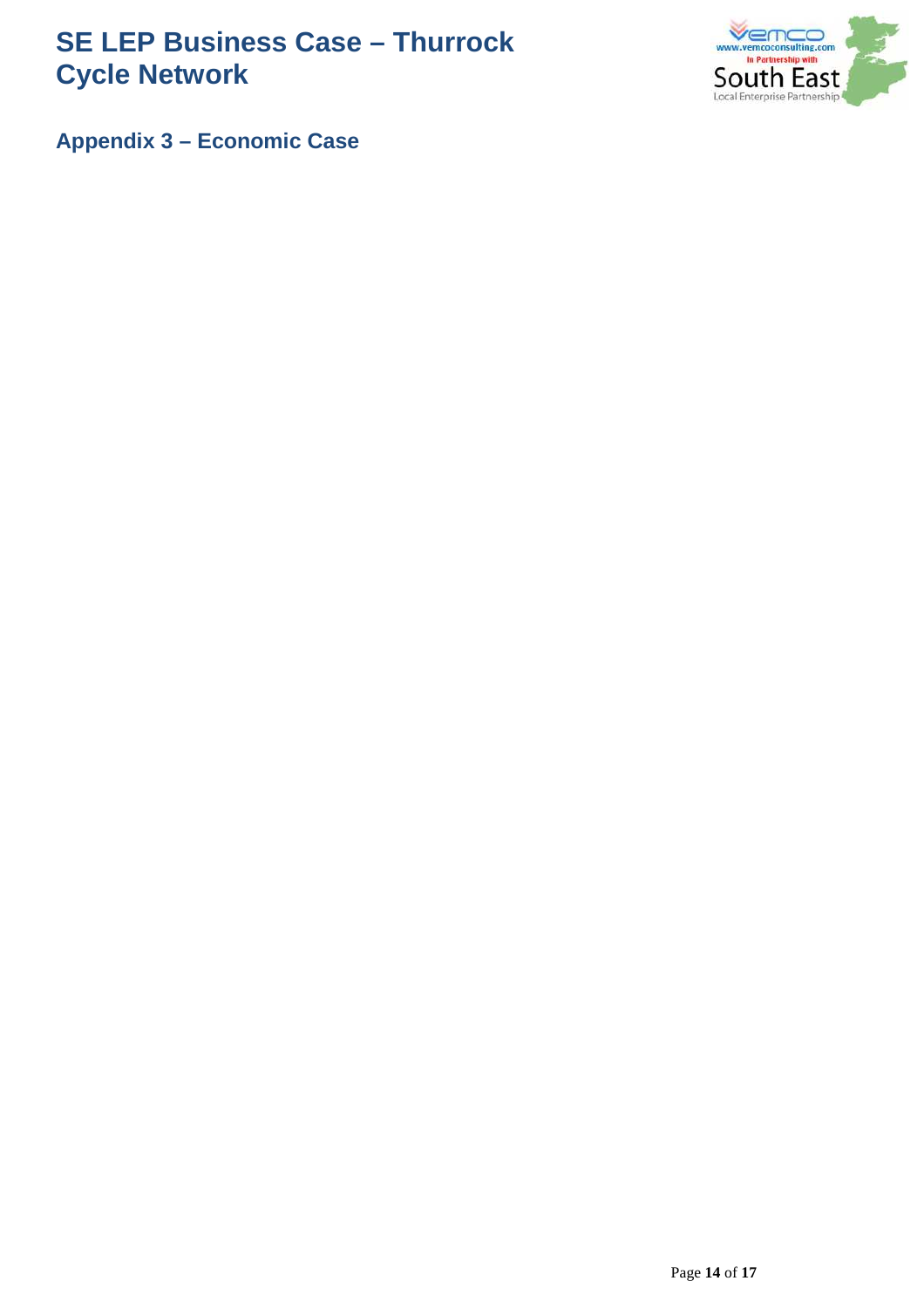

**Appendix 4 – Project Plan**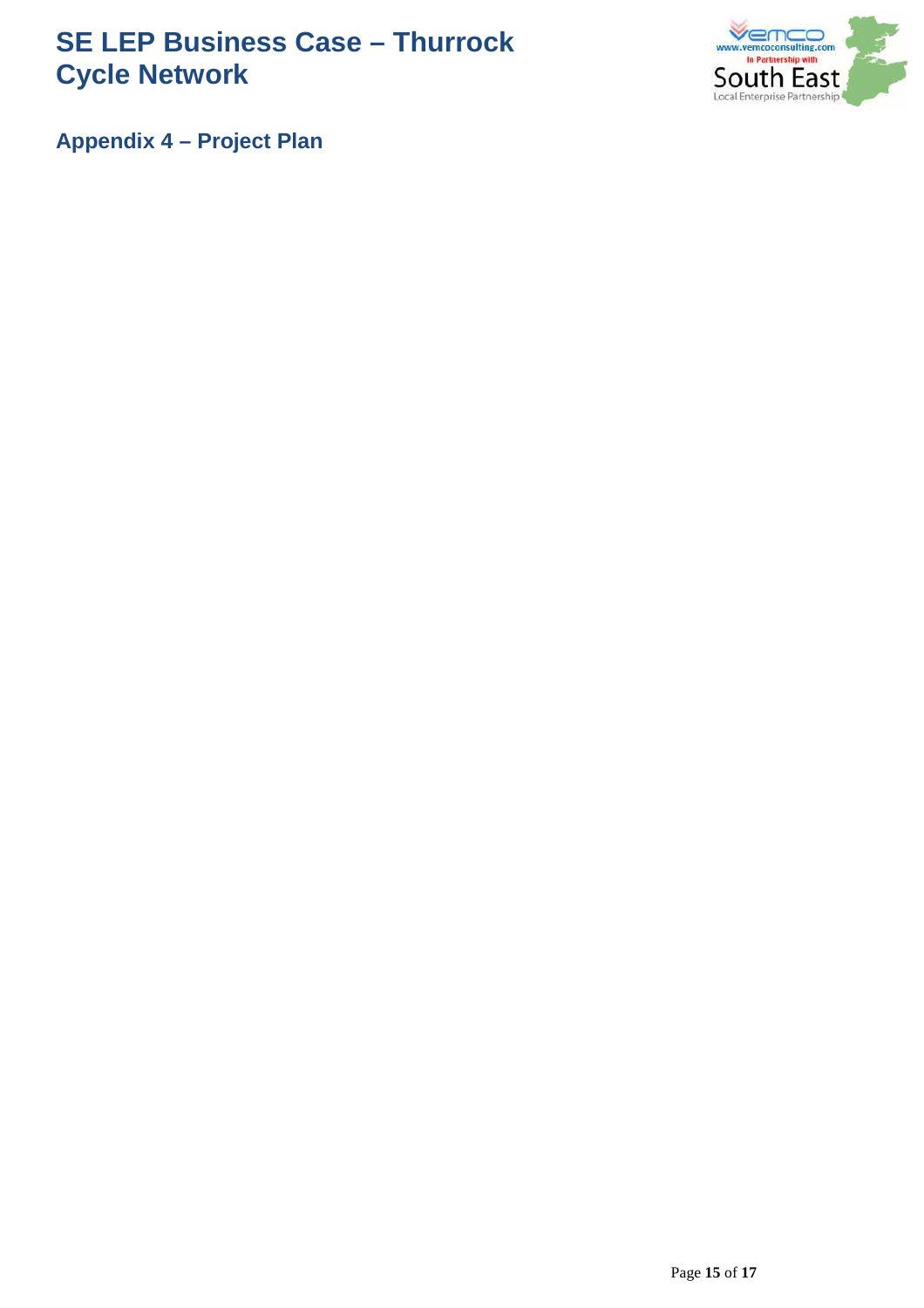

### **Appendix 5 – Programme Roles and Responsibilities**